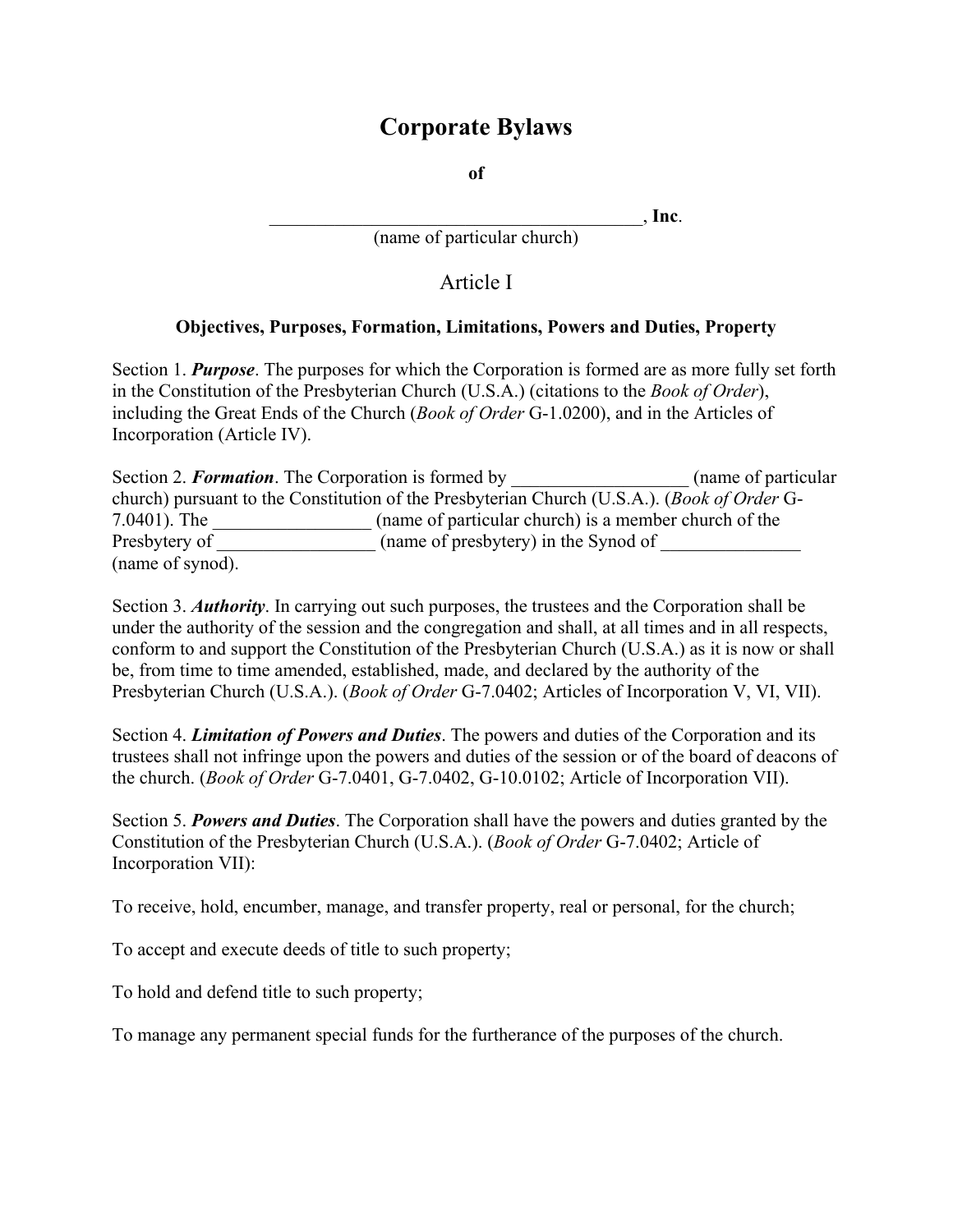In addition, to the extent not included in the above and not inconsistent with the Constitution of the Presbyterian Church (U.S.A.), the Corporation shall have all of the general powers of a nonprofit religious corporation organized under

> $\mathcal{L}_\text{max}$  and the contract of the contract of the contract of the contract of the contract of the contract of (state religious nonprofit incorporation statute)

Section 6. *All Property Held in Trust*. All property, both real and personal, is held in trust for the use and benefit of the Presbyterian Church (U.S.A.). (*Book of Order* G-8.0201; Article of Incorporation VI).

Section 7. *Particular Property Requirements*. When buying, selling, and mortgaging real property, the board of trustees shall act only after the approval of the congregation granted in a duly constituted meeting. (*Book of Order* G-7.0402). The board of trustees shall not sell, mortgage, or otherwise encumber any of its real property and it shall not acquire real property subject to an encumbrance or condition without the written permission of the presbytery transmitted through the session. (*Book of Order* G-8.0501). The Corporation shall not lease its real property used for purposes of worship, or lease for more than five years any of its other real property, without the written permission of the presbytery transmitted through the session. (*Book of Order* G-8.0502).

Section 8. *Property Conveyances*. Pursuant to the Constitution of the Presbyterian Church (U.S.A.) (*Book of Order* G-8.0201), real property held or acquired by the Corporation, the church, the board of trustees, a trustee, or an unincorporated association will include the following language in the deed:

The premises herein conveyed shall be used, kept, and maintained by the grantee for Divine Worship and other purposes of its ministry as a particular church belonging to the Presbytery of \_\_\_\_\_\_\_\_\_\_\_\_\_\_\_\_\_\_\_, subject to the provisions of the Constitution of the Presbyterian Church (U.S.A.). The grantee holds the property in trust pursuant to the provisions of the Constitution of the Presbyterian Church (U.S.A.).

## Article II

#### **Members**

Section 1. *Eligibility for Membership*. Only members on the active roll of the church shall be members of the Corporation and eligible for election as trustees. (*Book of Order* G-7.0401; Article of Incorporation VIII). Ministers are not members of the congregation and, so, are not members of the Corporation. (*Book of Order* G-7.0308).

Section 2. *Active Members*. The roll of active members established and maintained by the session as prescribed by the *Book of Order* (G-10.0302) shall determine those individuals who are active members from time to time.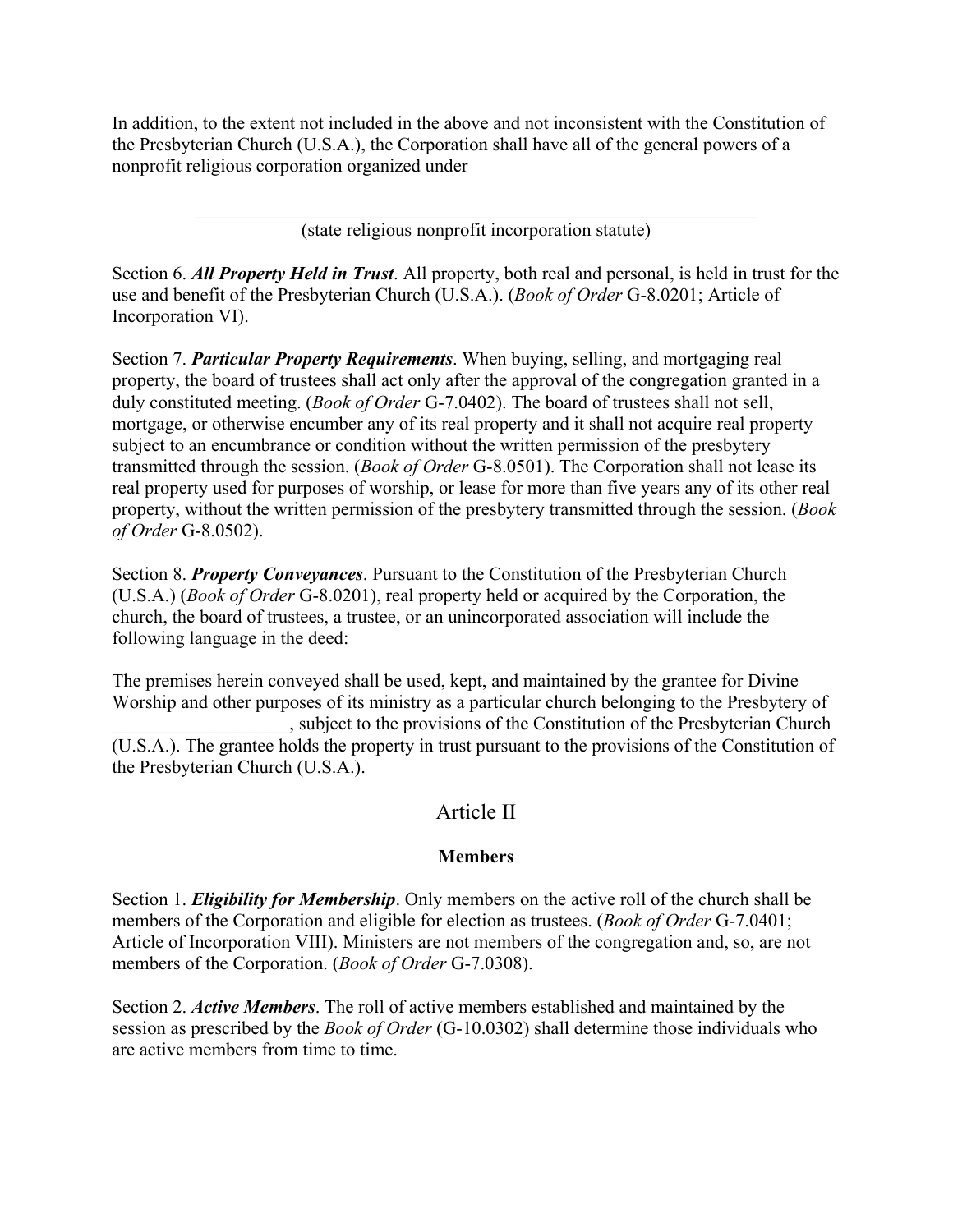# Article III

#### **Trustees**

*Qualification; Election; Removal*. The directors of the Corporation are designated Trustees. The initial board of trustees shall be those persons named in the Articles of Incorporation. Thereafter, the membership of the board of trustees shall be identical to the membership of the session in active service. Election by the congregation and installation as elder of the church shall constitute a person a trustee of the Corporation. They must also be eligible under civil law. [**Note**: Have your local attorney determine the minimum age under state law; insert that requirement, if any, here.] Termination for any cause of the active service of a person on session shall automatically terminate such person as a trustee of the Corporation. (*Book of Order* G-7.0401; Article of Incorporation IX).

[**Note**: The preferred and most efficient model is this one: The session and board of trustees is identical. Some states may prohibit this dual capacity; your local attorney should check state law in this regard. Also, some churches may simply choose to have a separate board of trustees. If the church designates a trustee board other than the elders of session, then different language should be used for this article. See G-7.0401 for particular requirements when another board is designated.]

# Article IV

### **Meetings of the Board of Trustees**

Section 1. *Annual Meeting*. The annual meeting of the board of trustees shall be held in conjunction with or immediately following the first meeting of the session of the church held after the annual meeting of the congregation of the church.

Section 2. *Procedures*. The meeting requirements and provisions of the Constitution of the Presbyterian Church (U.S.A.) shall govern. In addition to those requirements and provisions, these bylaws provide specific guidance for the Corporation. Robert's Rules of Order (Newly Revised) shall be used for parliamentary guidance.

Section 3. *Notices*. Notice of the time and place and in case of special meeting the purpose of every meeting of the board of trustees shall be in writing and shall be duly sent, mailed or otherwise delivered to each trustee not less than ten (10) days before the meeting; provided, that no notice of any regularly scheduled or adjourned meeting need be given.

Meetings may be held at any time without notice if all of the trustees are present or if those not present waive notice of the time, place, and purpose of the meeting, either before or after the holding thereof.

Section 4. *Quorum*. A majority of the trustees shall constitute a quorum for the transaction of business, and the action of the board of trustees present at any meeting at which a quorum is present shall be the action of the board of trustees; provided, that if the trustees shall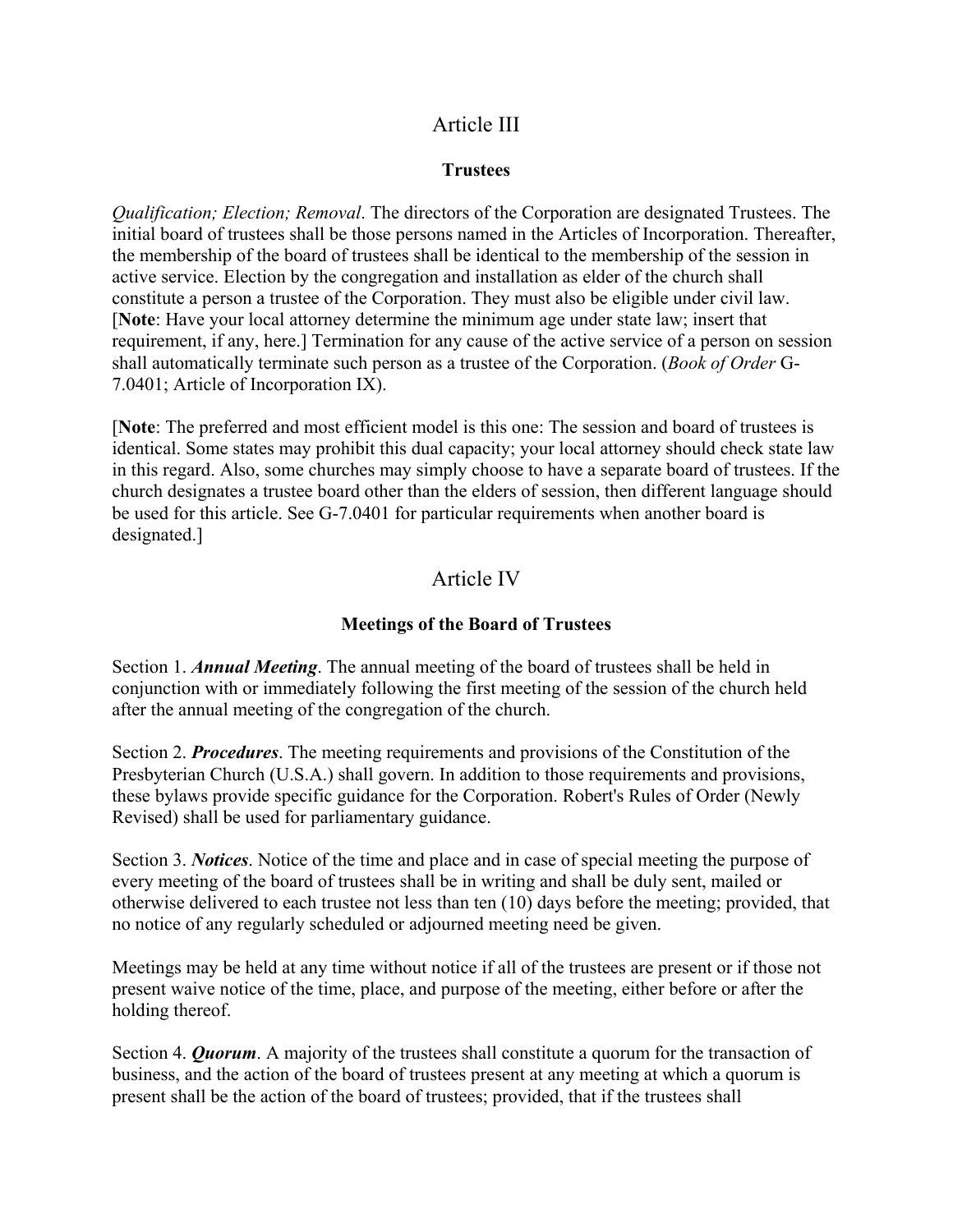unanimously consent in writing to any action to be taken by the Corporation, such action shall be valid as corporate action as though it had been authorized at a meeting of the trustees. If at any meeting of the board of trustees there shall be less than a quorum present, a majority of those present may adjourn the meeting from time to time until a quorum shall have been obtained.

Section 5. *Special Meetings*. Special meetings of the board of trustees may be held simultaneously with meetings of the congregation or immediately thereafter. Special meetings may be held at any time upon the call of session, the president or vice-president, or of not less than one-third of the trustees then in office.

Section 6. *Power and Authority*. The board of trustees shall have power and authority to carry out the affairs of the Corporation and in so doing may elect or appoint all necessary officers or committees; may employ all such employees as shall be requisite for the conduct of the affairs of the Corporation; may fix the compensation of such persons; may prescribe the duties of such persons; may dismiss any appointive officer or agent of the Corporation without previous notice. The board of trustees may, in the absence of an officer, delegate that officer's powers and duties to any other officer or a trustee for the time being.

Section 7. *Executive Committee*. The officers of the board of trustees shall constitute the executive committee. The executive committee shall have and exercise the authority of the board of trustees in the management of the business of the Corporation between the meetings of the board. The board of trustees may appoint such other committees, including therein persons who are not members of the board of trustees, as in the judgment of the trustees will be helpful in carrying on the work of the Corporation.

## Article V

### **Meeting of Members**

Section 1. *Annual Meeting*. There shall be an annual meeting of the members of the Corporation.

Section 2. *Place and Time*. Such meeting shall be held at the same place and time as the annual meeting of the congregation or immediately thereafter. Whenever permitted by civil law, both ecclesiastical and corporate business may be conducted at the same meeting. (*Book of Order* G-7.0304). Any stated or called meeting of the congregation shall be a meeting of the Corporation, and any business may be conducted that is appropriate to the Corporation.

[**Note**: This section sets out the preferred form: The corporate meeting is contemporaneous with the congregational meeting. Some states may prohibit this dual capacity. Your local attorney should check state law. If your state prohibits this dual capacity, different language should be used in this section. See G-7.0403 for particular requirements when this alternative form is used.]

Section 3. *Notices*. Notice of all meetings of members of the Corporation shall conform in all respects to the notice requirement of meetings of the congregation. (See *Book of Order* G-7.0300).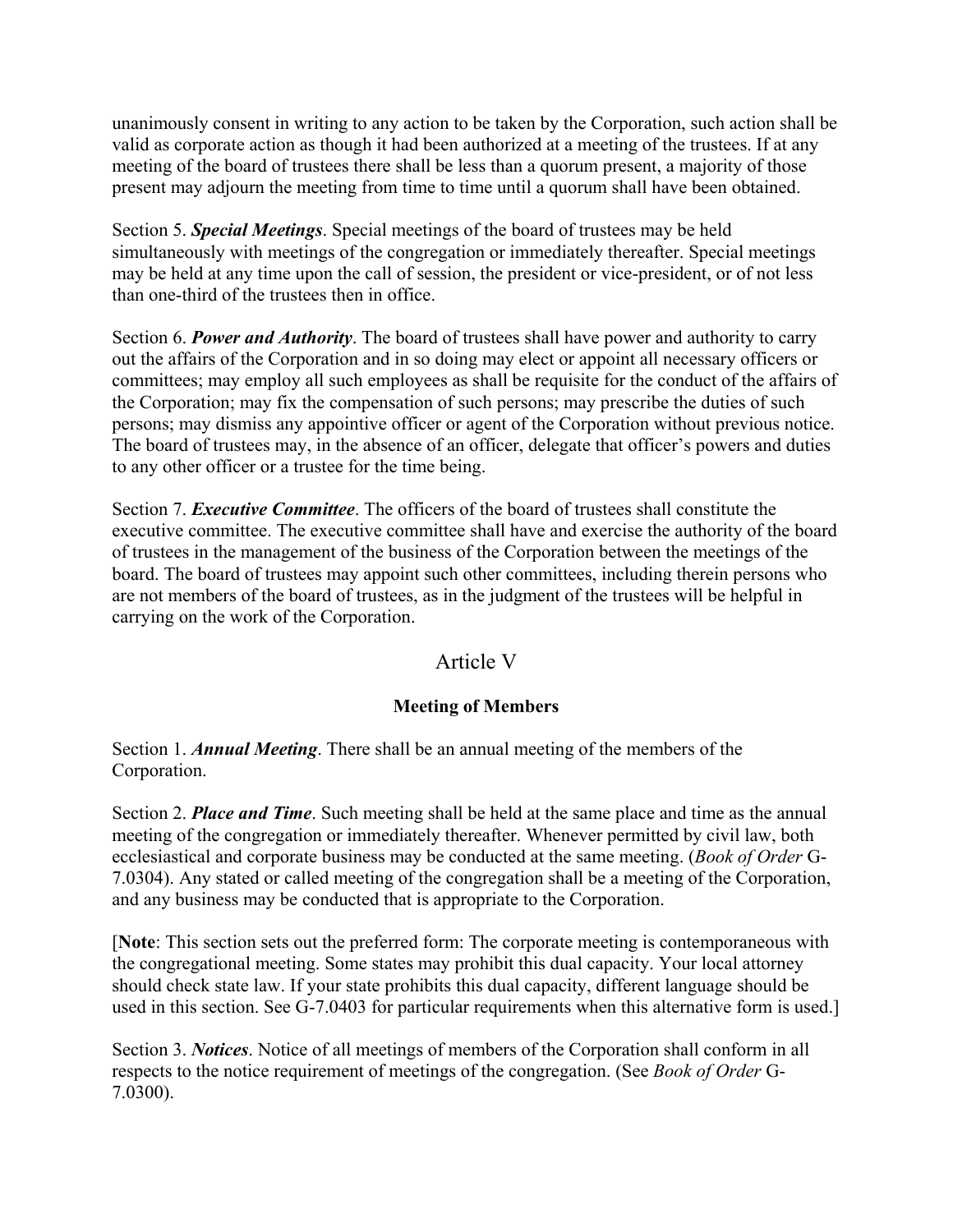Section 4. *Procedural Requirements*. The meetings of the members shall be conducted to conform to the procedural requirements of meetings of the congregation and the provisions of the Constitution of the Presbyterian Church (U.S.A.). (See *Book of Order* G-7.0300). In addition to those requirements and provisions, these bylaws provide specific guidance for the Corporation. *Robert's Rules of Order* (*Newly Revised*) shall be used for parliamentary guidance.

Section 5. *Proxy Voting*. Voting by proxy is prohibited unless civil law specifically requires that voting by proxy shall be permitted as to that particular corporate matter. (*Book of Order* G-7.0404).

[**Note**: Your attorney should check state law regarding whether proxy voting is specifically required, and, if so, when. If there are specific instances in which proxy voting is required, those should be set out here.]

## Article VI

#### **Officers**

Section 1. *Officers*. The board of trustees, as soon as may be after the election of trustees in each year, shall elect from their number a president of the Corporation, and may from time to time select one or more vice-presidents, assistant secretaries, and assistant treasurers. The clerk of session shall serve as Secretary of the Corporation. The treasurer elected by the session shall serve as treasurer of the Corporation (See *Book of Order* G-10.0400). The same person may hold any two offices except those of president and secretary. The board may also appoint such other officers and agents as may be deemed necessary for the transaction of the affairs of the Corporation. (Article of Incorporation X).

[**Note**: This is a recommended configuration and process to elect the corporate officers. Your church may choose a different configuration of corporate officers and different process. See G-10.0400 regarding the requirements for the church treasurer and G-9.0203 regarding the duties of the clerk of session.]

Section 2. **Term**. The term of office for all officers shall be one (1) year or until their respective successors are chosen. Any officer elected by the board of trustees may be removed from the office at any meeting of the board of trustees by the affirmative vote of a majority of the trustees then in office, whenever in their judgment the interest of the Corporation will be served thereby. The board of trustees shall have full power to fill any vacancies in any offices it is authorized to elect occurring for any reason whatsoever.

Section 3. *Powers and Duties*. The officers of the Corporation shall respectively have such powers and perform such duties in the management of property and affairs of the Corporation, subject to the control of the Trustees, as generally pertain to their respective offices, as well as such additional powers and duties as may from time to time be conferred by the board of trustees. No action taken by the officers shall infringe upon the authority of the session of the church or of the board of deacons and all actions shall be in conformity with the Constitution of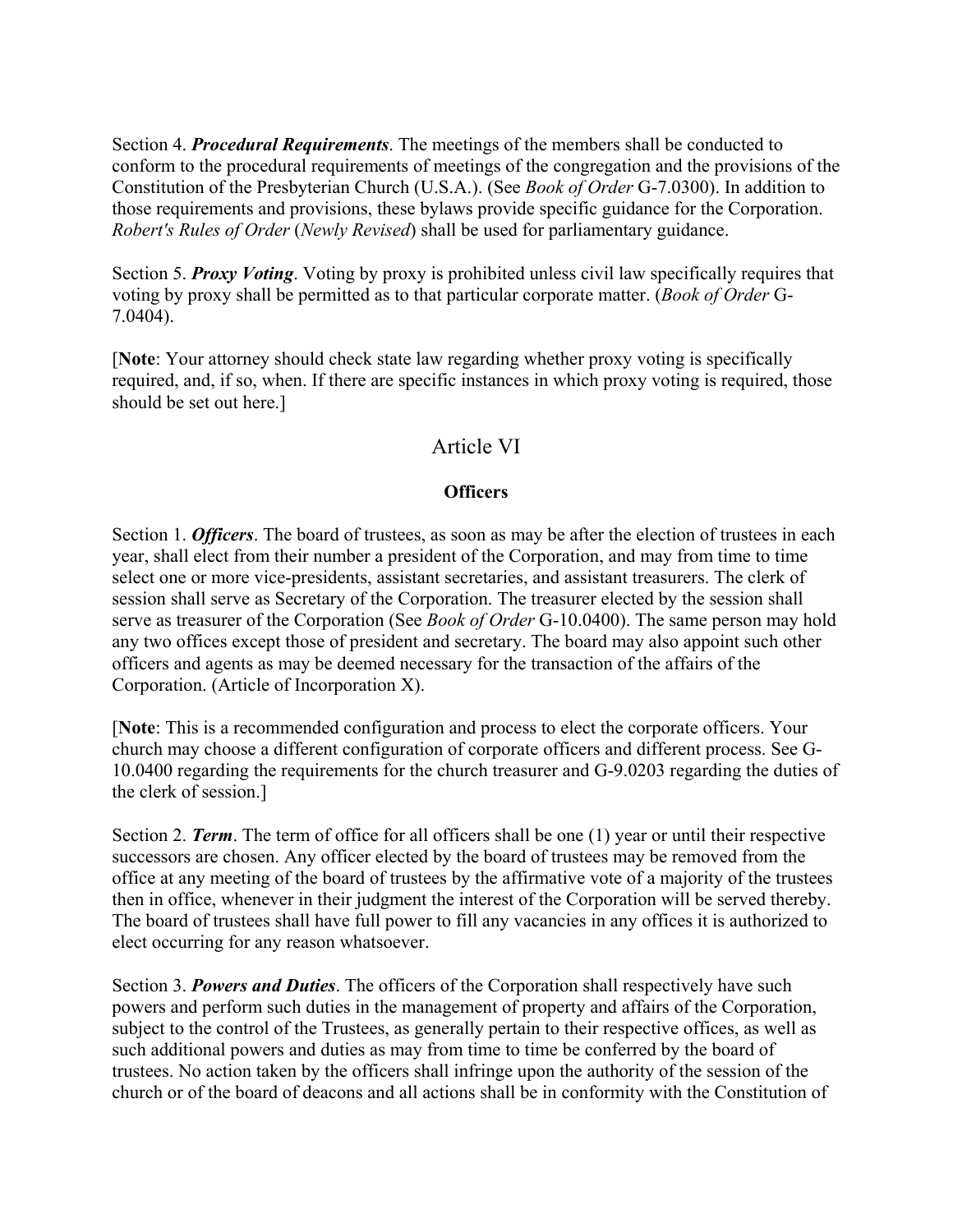the Presbyterian Church (U.S.A.). Subject to this Section, these bylaws and the articles of incorporation of the Corporation, the officers shall have the following powers and duties in regards to the Corporation:

A. The president shall: (1) preside at meetings of the Corporation and the board of trustees; (2) make such appointments as directed, authorized, or required, including appointing trustees to serve on committees who shall be responsible for reporting to the board of trustees of the activities of their respective committees; (3) execute any and all documents of whatsoever kind and nature necessary to carry out the purpose and functions of the Corporation; (4) be responsible for carrying out the directives and requirements of applicable law, these bylaws, and the articles of incorporation; (5) in general, perform all duties incident to the office of president; and (6) perform such other duties as may from time to time be assigned by the board of trustees.

B. The vice president(s) shall: (1) assist the president in the exercise of his or her duties; (2) in the absence or inability of the president, execute the duties of the president; (3) in general, perform all duties incident to the office of vice president; and (4) perform such other duties as may from time to time be assigned by the board of trustees.

C. The secretary (clerk of session) shall: (1) perform for the Corporation those duties set out in the Constitution of the Presbyterian Church (U.S.A.) (see *Book of Order* G-9.0203); (2) record all votes by the board of trustees; (3) be the custodian of the corporate seal, if any, and affix it to all documents to be executed on behalf of the Corporation under its seal; (4) in general, perform all duties incident to the office of secretary; and (5) perform such other duties as may from time to time be assigned by the board of trustees.

D. The treasurer (elected by the session) shall: (1) perform for the Corporation those duties set out in the Constitution of the Presbyterian Church (U.S.A.) (see *Book of Order* G- 10.04000); (2) be responsible for the safekeeping of all funds and assets, except for those funds expressly assigned to the trusteeship of another; (3) be responsible for the filing of any and all tax and other financial reports as required by applicable law; (4) deposit all monies, drafts, and checks in the name of or to the credit of the church or Corporation at such banks or depositories as the board of trustees shall designate; (5) in general, perform all duties incident to the office of treasurer; and (6) perform such other duties as may from time to time be assigned by the board of trustees.

E. Assistant secretaries shall perform those duties of the secretary as directed by the board of trustees.

F. Assistant treasurers shall perform those duties of the treasurer as directed by the board of trustees.

[**Note**: This is a recommended configuration and listing of corporate officers' powers and duties. Your church may choose a different configuration (fewer officers, for example) and different powers and duties. Or, you may choose to list none of these powers and duties and accomplish them by corporate resolution. Always keep in mind the requirements for the church treasurer (*Book of Order* G-10.0400) and the clerk of session (*Book of Order* G-9.0203).]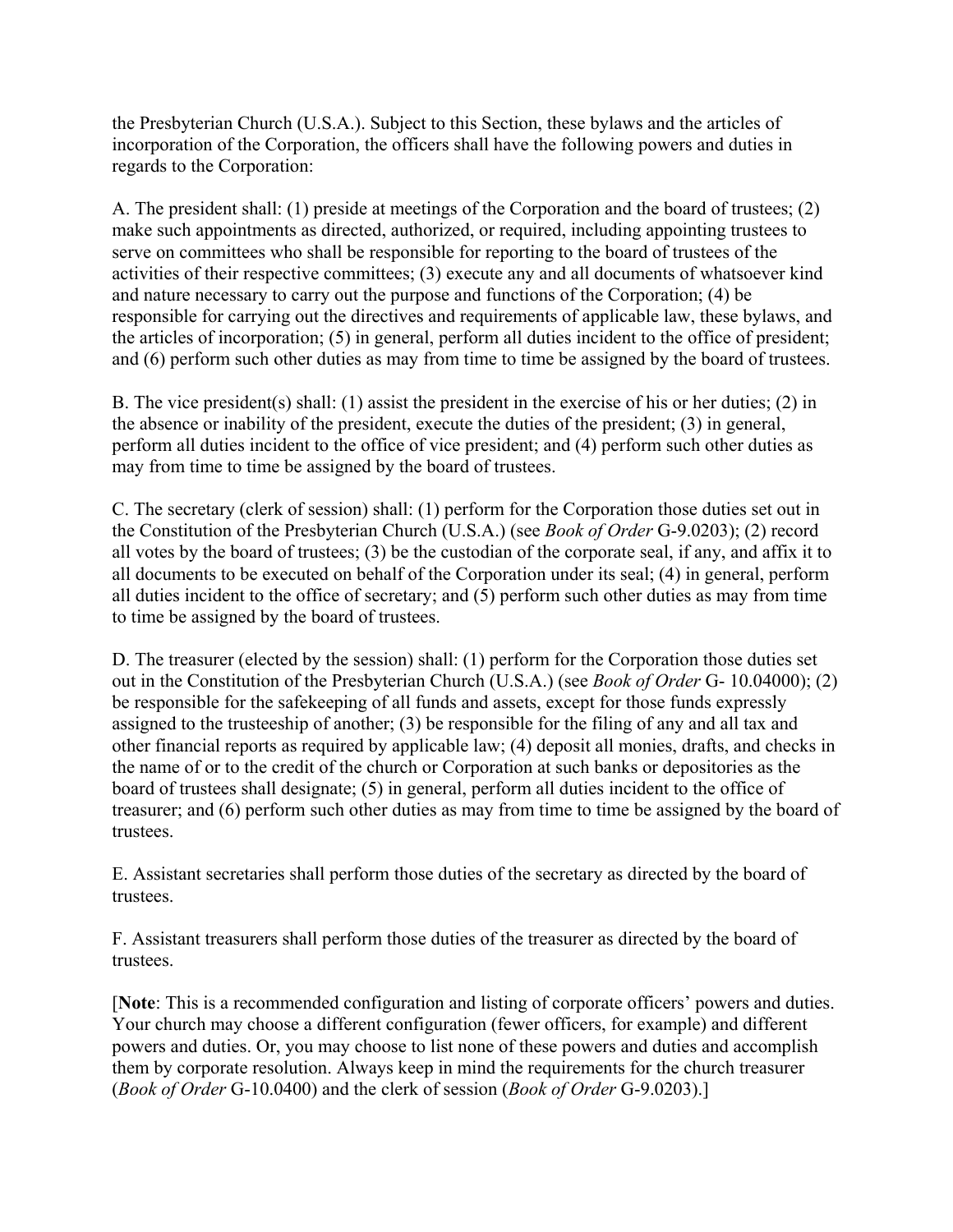Section 4. *Checks, Notes, Drafts, and So On*. The board of trustees may, from time to time, prescribe the manner of making signature or endorsement of bills of exchange, notes, drafts, checks, acceptances, obligations, and other negotiable paper or other instruments for the payment of money and designate the officer or officers, agent or agents, who shall from time to time be authorized to make, sign, or endorse the same on behalf of the Corporation.

# Article VII

### **Fiscal Year; Seal; Office**

Section 1. **Fiscal Year**. The fiscal year of the Corporation shall be [Choose a twelve-month period. Many church corporations choose the calendar year: January 1–December 31. Some choose July 1–June 30. You should choose the twelve-month period that best serves your accounting needs.]

Section 2. *Seal*. The board of trustees shall provide a suitable corporate seal for use by the Corporation if deemed appropriate.

Section 3. *Office*. The principal office and mailing address of the Corporation is \_\_\_\_\_\_\_\_\_\_\_\_\_\_\_\_\_\_\_\_\_\_\_\_\_\_\_\_\_\_ (address of church).

# Article VIII

### **Amendments**

The bylaws of the Corporation may be amended or added to, or new bylaws may be adopted, by the affirmative vote of two-thirds of the members of the Corporation; provided, that the bylaws must at all times and in all respects remain in conformity with the Constitution of the Presbyterian Church (U.S.A.). (*Book of Order* G-7.0401, G-7.0402, G-8.0201; Articles of Incorporation IV, V, VI, XI).

[**Note**: Your attorney should determine if state law requires a different bylaws amendment process but the required conformity with the Constitution of the Presbyterian Church (U.S.A.) must always be present.]

# Article IX

### **Indemnification of Trustees and Officers**

Each trustee and officer of the Corporation shall be indemnified by the Corporation against expenses reasonably incurred in connection with any action, suit, or proceeding to which the trustee or officer may be made a party by reason of being or having been a trustee or officer of the Corporation (whether or not he or she continues to be a trustee or officer at the time of incurring such expenses), except in relation to matters as to which he or she shall finally be adjudged in such action, suit, or proceeding to be personally liable. The foregoing right of